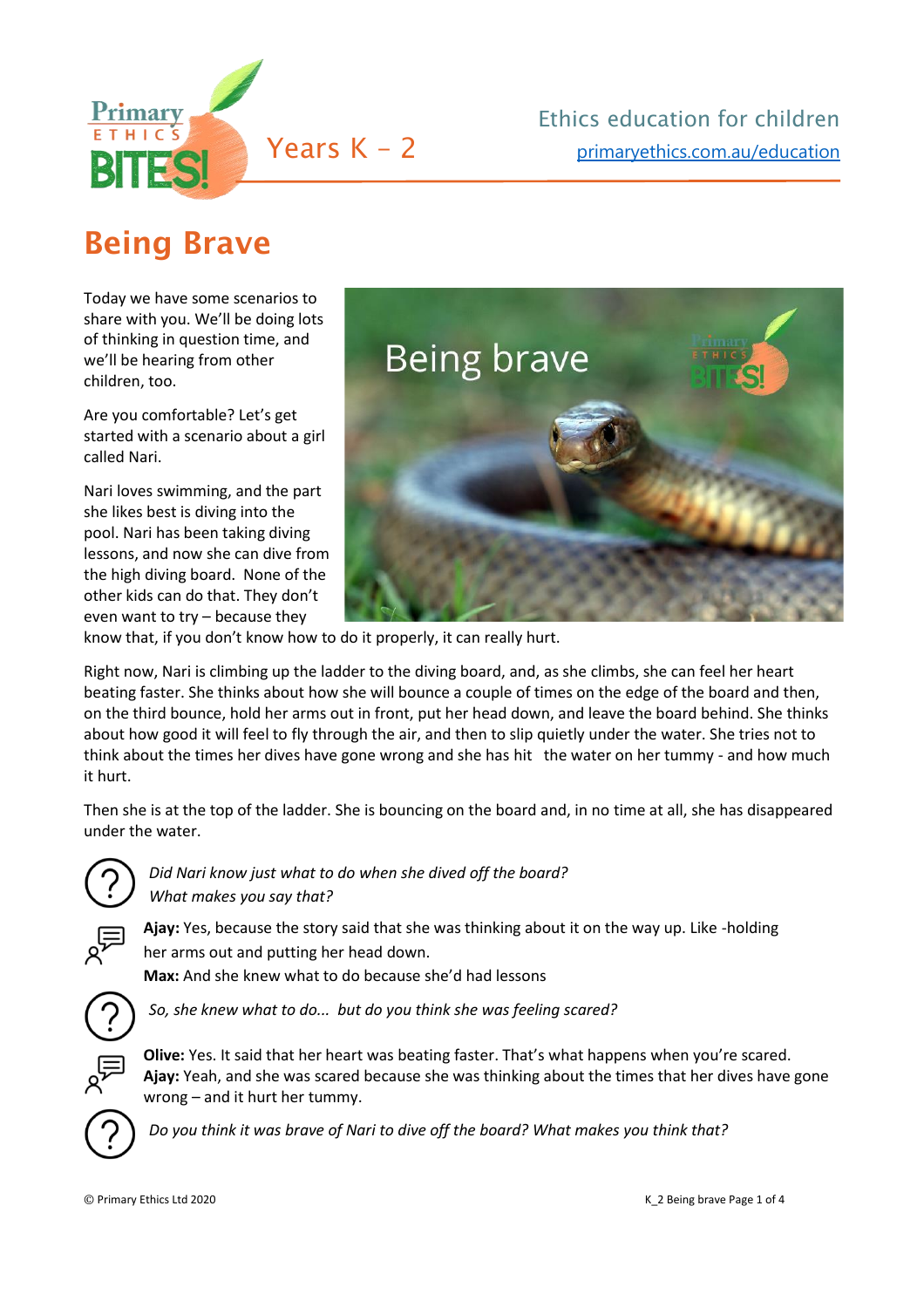



**Max:** Not really brave – because she has had lessons, so she knows what to do. **Ajay:** But even though she'd had lessons, she knows that it can go wrong. And she still does it anyway… So, I do think it was brave.

Nari has a little brother. He is only two years old. When he comes along to the pool to watch Nari dive, he tries to get away from his mum so that he can climb up the ladder and dive like Nari.



## *Is he being brave?*



**Max:** Yes, he was brave too – even braver than Nari because he probably hadn't had lessons to learn how to do it properly.

**Olive:** But he didn't know that it was dangerous… So he wasn't brave – it's only brave when you are doing something that you are scared of.

Let's think about another scenario. This one is about Zach.

When Zach was little, he had swimming lessons. The first thing the teacher asked him to do was to take a deep breath and put his head under the water. But Zach wouldn't do it – he was terrified at the thought of having his face under water. It didn't matter what the teacher said - he just wouldn't do it.

He had more swimming lessons, at school. But it was still the same. Zach refused to put his face in the water. So now Zach can't swim very well - nowhere near as well as the other kids. And it's all because he is too scared to put his face in the water.

He hates the school swimming carnival. Every year he pretends to be sick so that he doesn't have to swim. And he doesn't like going to the beach either. That's because all his friends muck around in the water, doing handstands and trying to catch the waves - but Zach can't do that because he still won't put his head under water.  



*Zach is too scared to put his face in the water. Does that matter?*



**Max:** No not really...he could do other things at the beach, like play in the sand or around the rocks.

**Olive:** Yes it does matter, because Zach is missing out on playing with his friends. **Ajay:** Yeh... and I think Zach would feel pretty bad about himself that he couldn't do what the other kids do.

**Olive:**If he doesn't try that, he probably won't try other stuff either.



*Would it have been better for Zach if he had been able to make himself put his face in the water? Why or why not?*



**Max:** Yes it would be better. Then he could learn to swim.

**Olive:** Yeh, like I said before...if he can force himself to do this, he will probably be brave enough to try other stuff that's hard for him too. 

Okay... what if Zach decides he will do it – he will put his face under the water?  And the very next time he goes to the pool, Zach does just that...he goes to the shallow end of the pool and, holding onto to the steps, he puts his face into the water. Then, he puts his whole head into the water...and then drops completely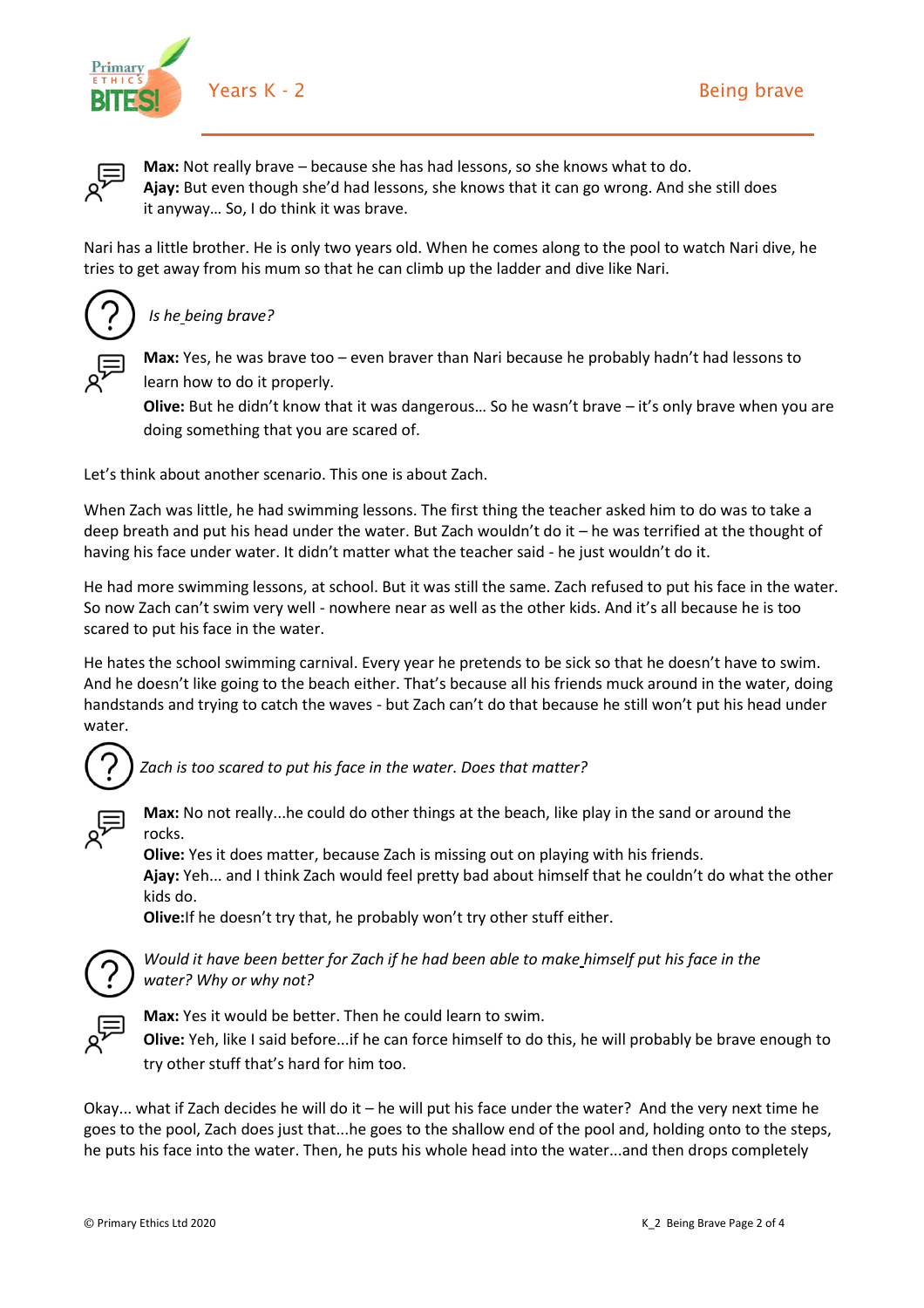

below the water and sits on the bottom … and then pops back up like a cork ... and there's a big smile on his face.



*Do you think Zach was scared?*

**Max:** Nah - cos it's not really scary. I always do that. It's easy. **Ajay:** But Zach would probably be very scared. He's never been able to make himself do it before.



*So it would be scary for Zach, but he made himself do it. Do you think it was brave of Zach to do it?*



**Max:** No - it's only being brave if you do something that really is dangerous – not if you do something that is not even scary and everyone already does it.

**Ajay:** I disagree. It is being brave if you do something that is scary for you. Like my little cousin was really scared of our dog, and I kept saying 'Come on. Be brave. It's all right, she won't hurt you.' And so he got a bit closer, and a bit closer, and then one day ... he patted her. He was

really scared and he still did it. I think that was being brave.

Okay, let's think about one final scenario. This one is about Olivia.

Olivia lives on a farm. She loves watching all the animals – not just the farm animals, but other animals too – the kangaroos, birds, and lizards.

Today Olivia is looking for lizards. As she peeks under some leaves, she hears a rustling sound and turns her head, expecting to see the lizards. Instead, she finds herself staring at a big brown snake. 

She opens her mouth to scream. But then she remembers what her mum always tells her. 'Snakes will only bite you if you scare them'. So she clamps her mouth shut, and stays perfectly still. Then the snake slithers away, underneath the fence.  And Olivia runs as fast as she can, up to the house.



*How do you think Olivia felt when she saw the snake? What makes you think that?*



**Max:** Scared – because she knows snakes are dangerous.



*Have you ever been really scared by something? What did you do? How did you react?  When Olivia saw the snake, what do you think she felt like doing?*

**Max:** Hiding **Olive:** Running away **Ajay:** Screaming



*Why didn't she do that?*



**Ajay:** Her mum told her that snakes will only bite you if you scare them

**Olive:** And if she suddenly jumped up and ran away, it would scare the snake and then he might bite her.